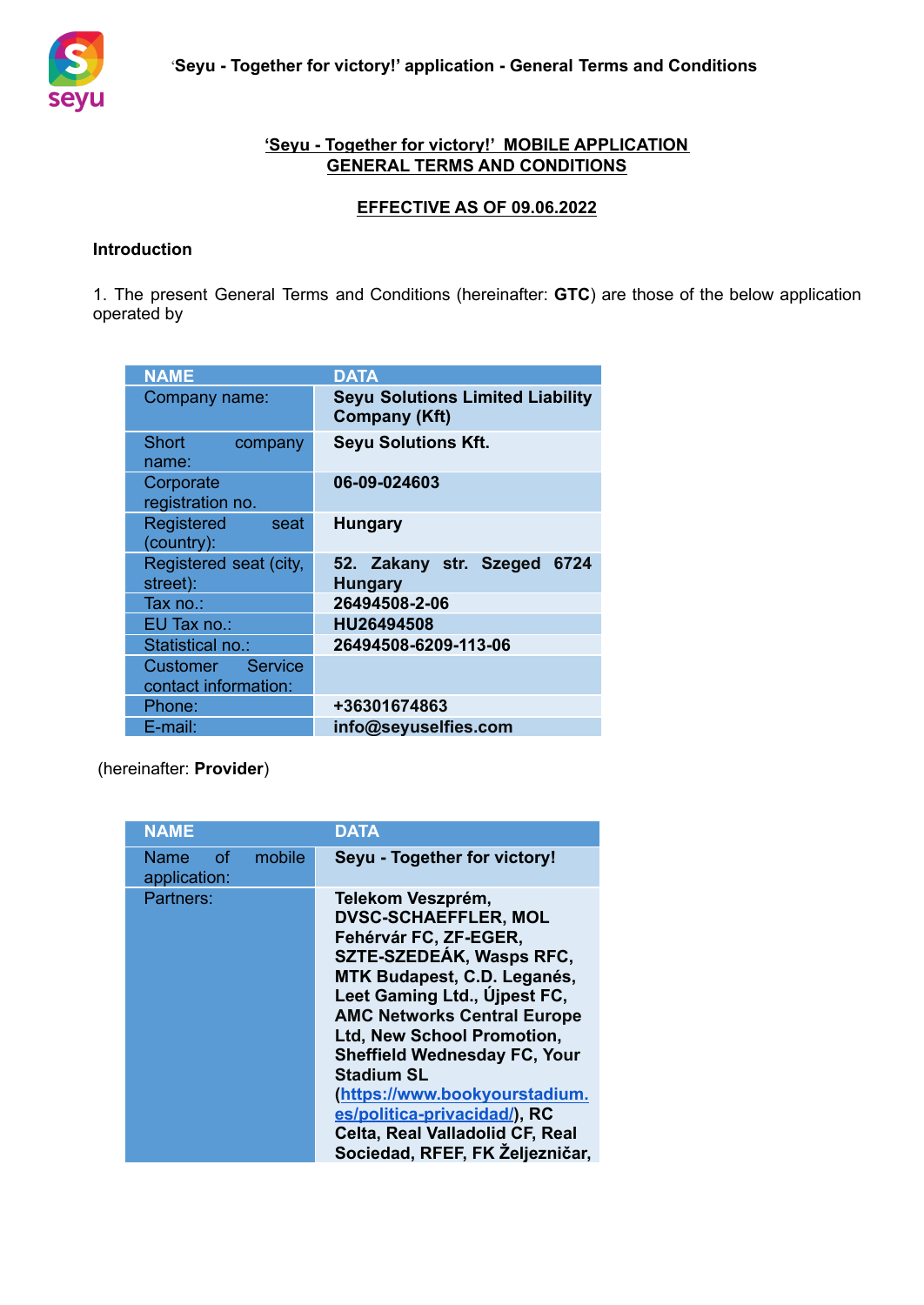

| Falco KC, DEAC, PAOK FC,                |
|-----------------------------------------|
| Básquet Manresa, NK Maribor,            |
| Hibernian FC, Hungarian                 |
| <b>Football Federation, FA of</b>       |
| Slovenia,                               |
| Cívis-Kosárlabda-Klub Ltd.,             |
| <b>Hungarian Basketball</b>             |
| Federation, Esport1 Kft,                |
| <b>Football Association Limited,</b>    |
| <b>ZTE Football Club Zrt. Startup</b>   |
| Campus Inkubátor Zrt. Magyar            |
| Paralimpiai Bizottság, 101 EV           |
| Park Kft, Kazakhstan Tennis             |
| Federation, TOYOTA ESPAÑA,              |
| S.L.                                    |
| (https://www.lexusauto.es/priva         |
| cy-and-data-protection-policy?I         |
| exReferrer=https%3A%2F%2Fa              |
| pp.asana.com%2F), Davis Cup             |
| - ITF Licensing (UK) Ltd.               |
| (https://www.daviscup.com/es/           |
| ayuda/p%c3%b3liza-de-privaci            |
| dad.aspx), Magyar Jégkorong             |
| Szövetség, Wisła Kraków                 |
| Spółka Akcyjna, Microsoft               |
| <b>Global Sports Innovation</b>         |
| <b>Center, Hungarian Water Polo</b>     |
| <b>Federation, SD Ponferradina,</b>     |
| Borsodi Brewery Kft., Touché            |
| Event Kft., Diósgyőri VTK,              |
| Mezőkövesd Zsóry FC,                    |
| <b>Budapest Honvéd FC, MAC</b>          |
| <b>Budapest Jégkorong</b>               |
| Akadémia, TV2 Média Csoport             |
| Zrt. (Spiler TV), NLB Group, HSC        |
| Csíkszereda, Cashpoint SCR              |
| Altach, N.B.B. Liga Nacional de         |
| <b>Basquete, Betmotion Vision Media</b> |
| <b>Services N.V.</b>                    |
|                                         |

(the mobile application is hereinafter **Application**, and the partners and the legal person operating the partners are hereinafter jointly referred to as **Partner**)

(Provider and Users hereinafter jointly as **Parties**)

2. The Application provides a fan experience for those downloading and using it (hereinafter: **User**) in a way, which enables the User to take a photo through the App, with a tool suitable for taking digital photos, and send it to the Provider through the App. After this, the photo shall appear one or more times on several online platforms (e.g. social media surfaces of Partner and Provider) and on the display surfaces on the site of the sport events (e.g. on electronic displays in the stadium during the Partner's sport events) – as separately agreed upon between the Parties (hereinafter: **Publication**).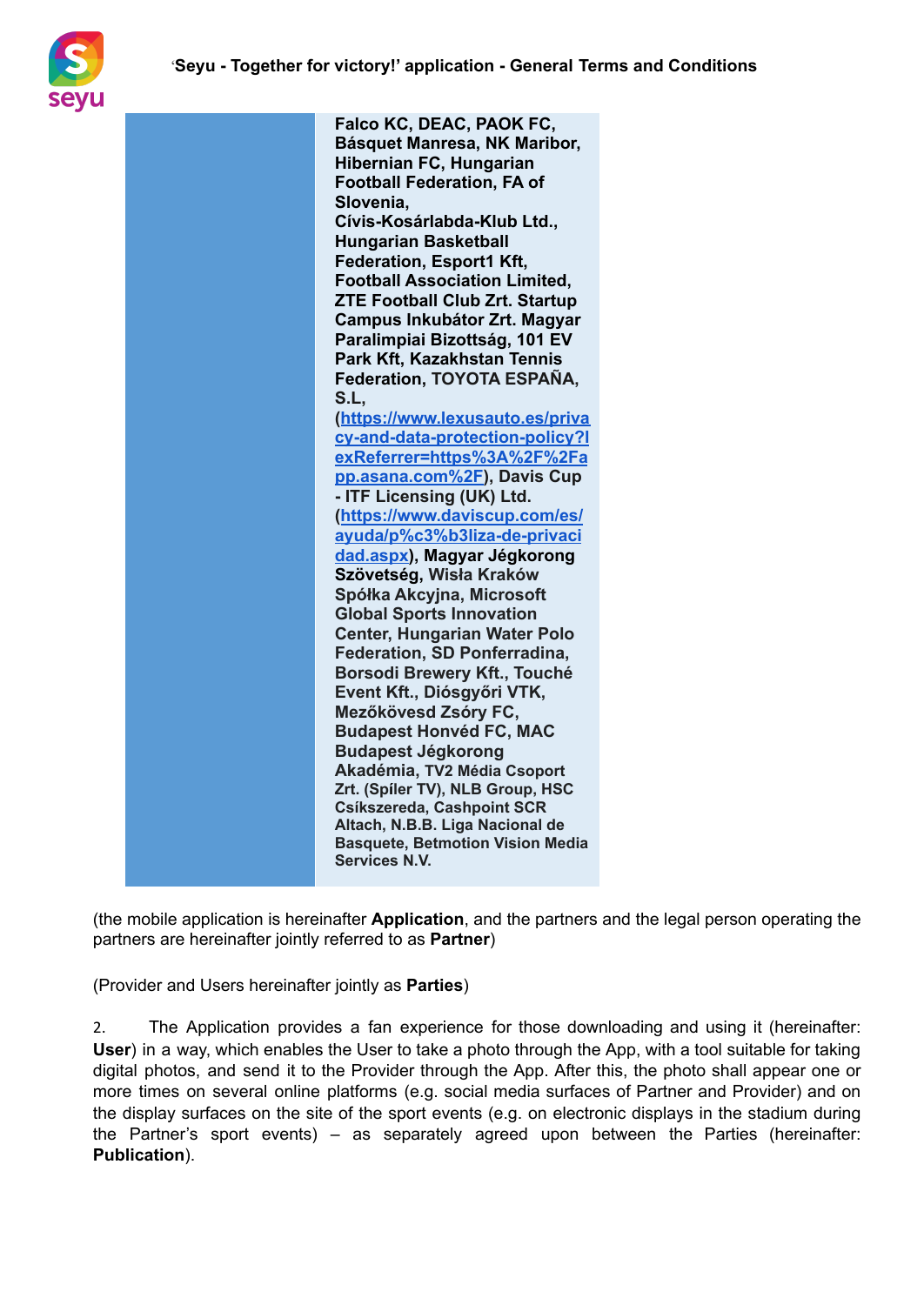

3. The Application runs on iOS10 and newer versions in case of iOS smartphones and on 5 or newer versions of Android smartphones.

4. The Application can be downloaded to a smartphone by anyone free of charge.

5. The Application is available in the Apple Store and in the Google Play Store.

- 6. The use of the Application may generate data traffic.
- 7. The offline operation of the Application is impossible.

8. Minors (under the age of 18) may only download the Application and use its Services (thus becoming Users), if their legal representatives exercising custody rights over them (hereinafter: parents) give their written consent to that effect. To provide adequate information and to enable giving consent, the Provider shall - upon receiving the electronic mailing address of the parents from the minor who wishes to register - inform the parents via a template of a parental permission containing electronic link(s) to the present GTC (and to the Privacy Policy) as well as to a surface suitable to accept their provisions. This shall serve as a precondition for the authorization of the minor's registration.

If the parents consent, they declare to have read and accepted the present GTC and consent to the use of the Application (in accordance with the present GTC) by the minor person represented by them.

In the absence of parental consent, the User registration becomes invalid and minors will not be able to download or use the Application.

### **I.The scope and amendment of the GTC**

1. The present GTC becomes effective by User's express acceptance, which can be given, following the download of the Application, on the electronic surface of the App. The App cannot be used without the GTC being accepted.

2. The present GTC becomes effective as of day 1. of month 05.2020 and remains in effect until withdrawn or amended. The effective period of the GTC is indicated in the dates under the title of the GTC above.

3. The Provider may at any time unilaterally amend the GTC upon informing all Users on this pursuant to Article 6:191 (4) of the Act V of 2013 on the Civil Code. Following amendment, by using the Application, Users automatically accept the amended GTC.

4. If Users indicate to the Provider in writing that they do not wish to accept the amended GTC, the Provider acknowledges this, but as result, Users will no longer be able to use the Services of the Application or the Application itself. Provider shall in every such case delete Users' accounts.

5. The scope of the present GTC shall extend to all legal relationships created as a result of using Provider's Application; it defines the rights and obligations of the Parties, and other circumstances connected to the use of other services.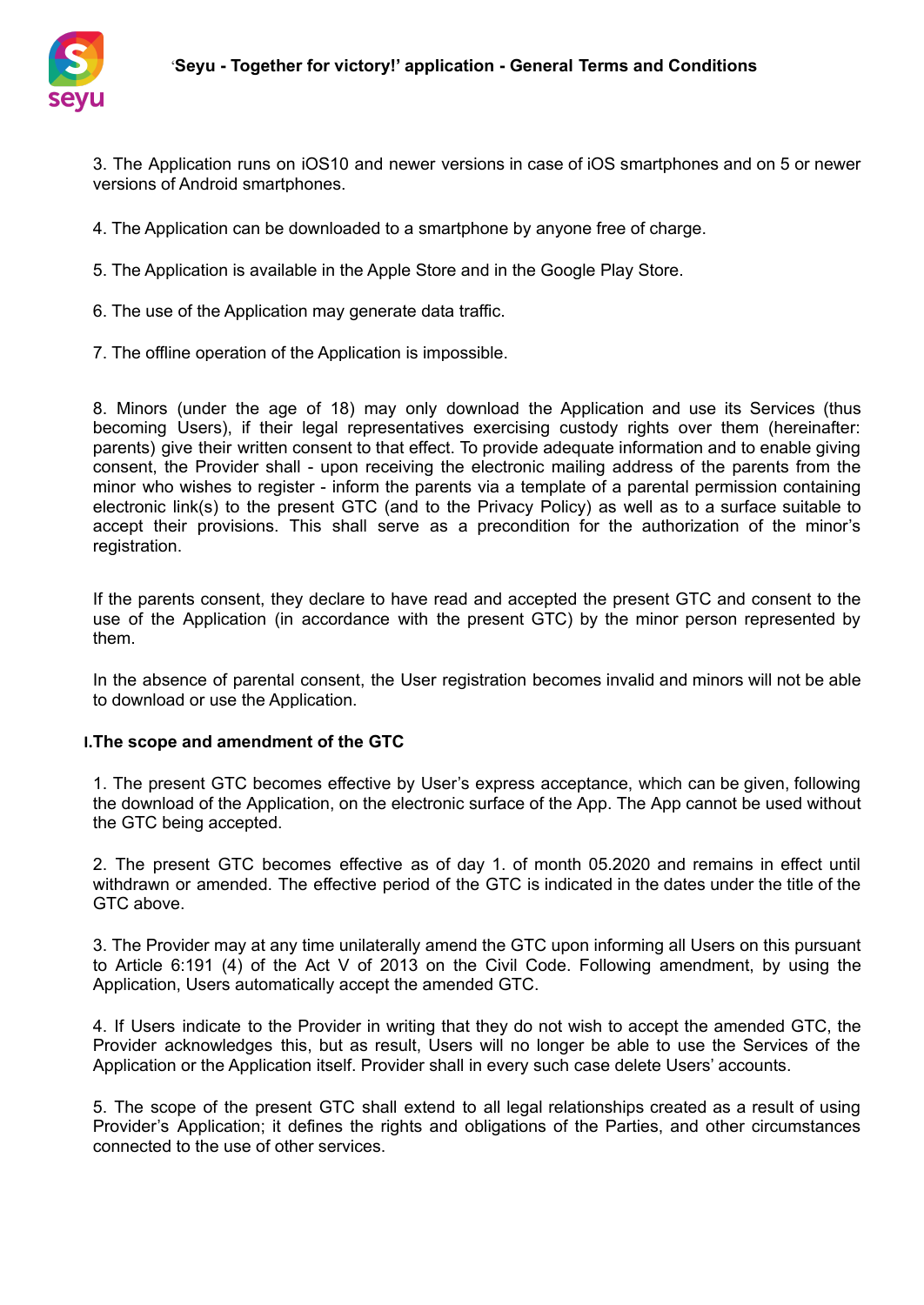

# '**Seyu - Together for victory!' application - General Terms and Conditions**

6. The present GTC shall apply to all Users. The provisions of the present GTC oblige and entitle the Provider, the User and all their representatives, successors and permitted assigns.

### **II.General conditions**

1. Provider reserves all rights regarding the Application, its details and all content displayed therein, as well as regarding the dissemination thereof.

2. All information regarding the operation of the Application and other documents linked to the present GTC shall form part of the GTC and apply to all Users.

3. Provider reserves the right to record all phone or other voice- or video-based communications, in particular complaints, upon prior notification thereon to the other party.

4. By deleting their registration on the dedicated surface of the Application, Users may cease to be users.

5. If the Users consented to receiving newsletters, then the Provider may send them such. Provider is entitled to notify Users regarding events displayed or planned to be displayed in the Application via e-mail or via the Application, and to inform Users about offers and promotions. Users may at any time unsubscribe from these newsletters.

6. By downloading the Application, Users consent to receive tips and advice regarding the use of the Application from Provider (hereinafter: **System Message**). Users acknowledge that System Messages do not qualify as newsletters. Consequently, until the User has a user account, unsubscribing from System Messages is not an option.

### **III.Registration**

1. User may use the Services of the Application. User status is bound to registration.

2. An Apple ID, a Gmail or a Facebook account are preconditions of registration, as it is only possible via the above. No registration will take place in the Application by providing a user name and a password outside of these, separately.

3. Provider receives Users' personal data from the service providers of Gmail and Facebook accounts, in the case of a registration via these. The effective Privacy Policy [\[https://seyu.hu/seyu-app-privacy-policy.pdf](https://seyu.hu/seyu-app-privacy-policy.pdf) ] shall apply to the safe acquisition, secure processing and strict protection of Users' personal data.

4. During registration, the User shall accept the GTC and the Privacy Policy. Valid registrations may only be issued to persons above 13 years of age.

5. Provider shall confirm Users' registration via e-mail. Provider does not store passwords.

6. Upon accepting the GTC and Privacy Policy, the User agrees to share their IP address and the country in which they are using the Application in with the Provider.

7. The User, furthermore, allows the Provider and the given Partner to send them marketing materials upon accepting the GTC and Privacy Policy.

## **IV.Using the Services**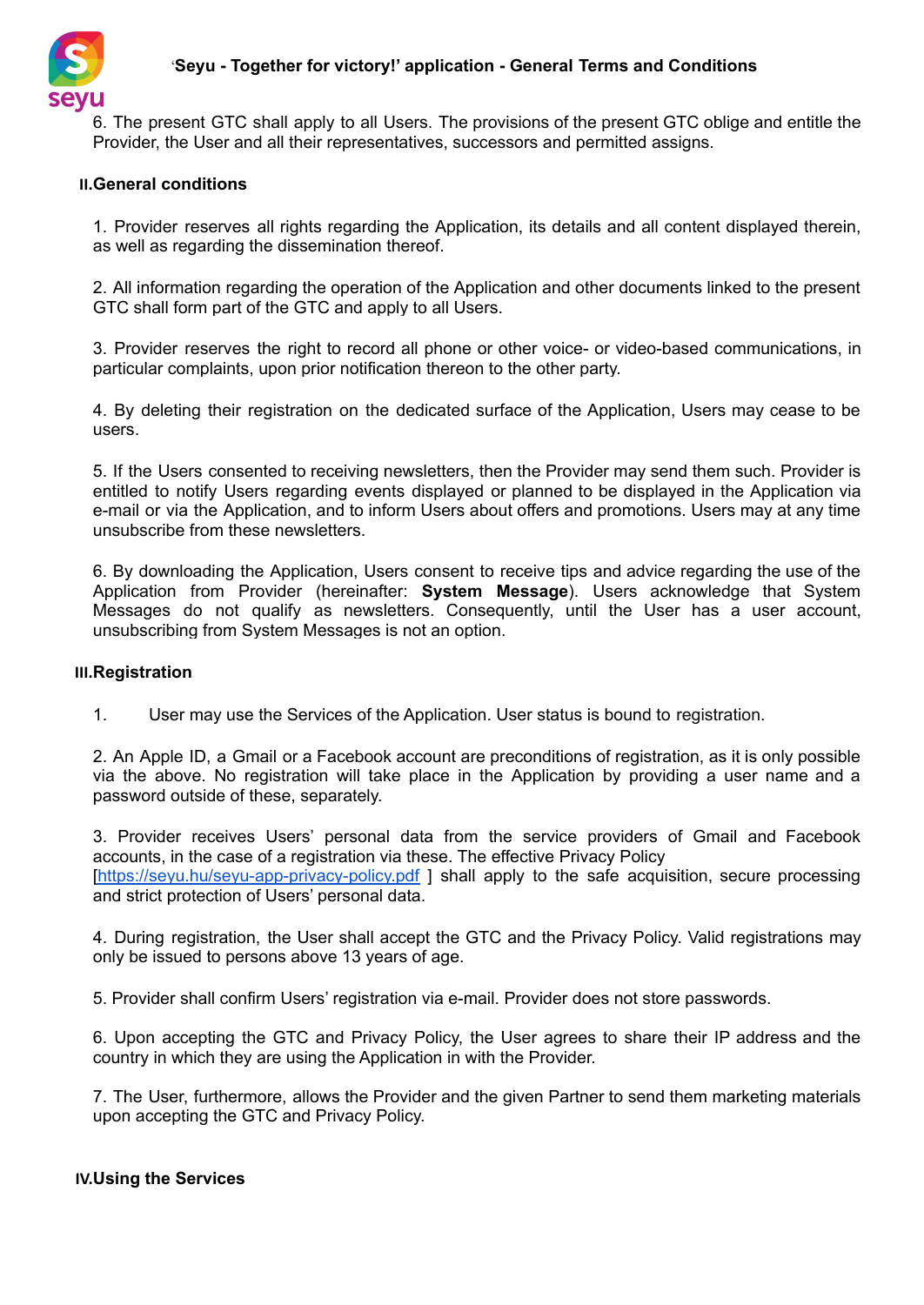

1. Users may use the Application in accordance with the relevant rules.

2. The Application provides a fan experience to Users in a way, which enables them to take a photo through the App, with any device suitable for taking digital photos, and send it to the Provider through the Application. After this, the photo shall appear one or more times on several online platforms (e.g. social media surfaces of Partner and Provider) and on the display surfaces on the site of the sport event (e.g. on electronic displays in the stadium during the Partner's sport event) – as separately agreed upon between the Parties (hereinafter: Publication). The Application expressly serves the purpose of creating connections between the Partner's fans enabling their interactive participation in the Partner's fan support activity.

3. On the main page of the Application, the Users can select those sport event of the Partner, to which they wish to send photos.

4. After selecting the Partner's sport event, Users can take a photo on any device suitable for taking digital photos, which will be recorded on the screen of this device by the Application as photos. By pressing the 'Next' button, Users can approve the photo taken and continue the process of sending it to the Provider. In case Users do not wish to approve the photo, then, by clicking 'Again' they can take a new photo and restart the process above. In case the 'Again' button is clicked, the Application shall not in any form save or store the previous photo taken.

5. Following the approval of the photo as described in the previous provision, Users can select a fan message from the on-screen selection menu or create their own message. After this, by clicking 'Share', the photo, together with the message created, will be sent to the Provider. By clicking 'Back'/'Return' Users may step back into the previous menu.

6. By clicking 'Share', Users consent to the Publication of the photo, by confirming or declining a message sent by the Application. By confirming Publication, the photo gets sent to the Provider.

7. When the photo posting opportunity is tied to loyalty marketing or match day experience purchase by the Service Provider or by the Partner

- a) The photo posting right is allocated to selected users who fulfill the requirements of the Service Provider and/or Partner (i.e. User prior to the photo posting purchased a particular merchandise), or
- b) the photo posting right is allocated to those users who purchased a VIP match day experience from Service Provider or Partner (i.e. User prior to the photo posting purchased a VIP match day experience in the webshop of the Partner).
- c) When the photo posting right is allocated to User he/she receives a push notification from the Provider, informing the User about the allocation of the photo posting right.
- d) the photo posting right is only fulfilled by the User if his/her photo is approved for display. Once the User's photo is approved for display the photo posting right is deducted from User's account.
- e) Refund of photo posting experience governed by the webshop of the Provider and its Partners.

## **V.Prohibited Content**

1. Provider shall check the photo made via the Application and sent to the Provider in a manner specified in the present GTC (particularly under this point) (hereinafter: **Provider Check**), and then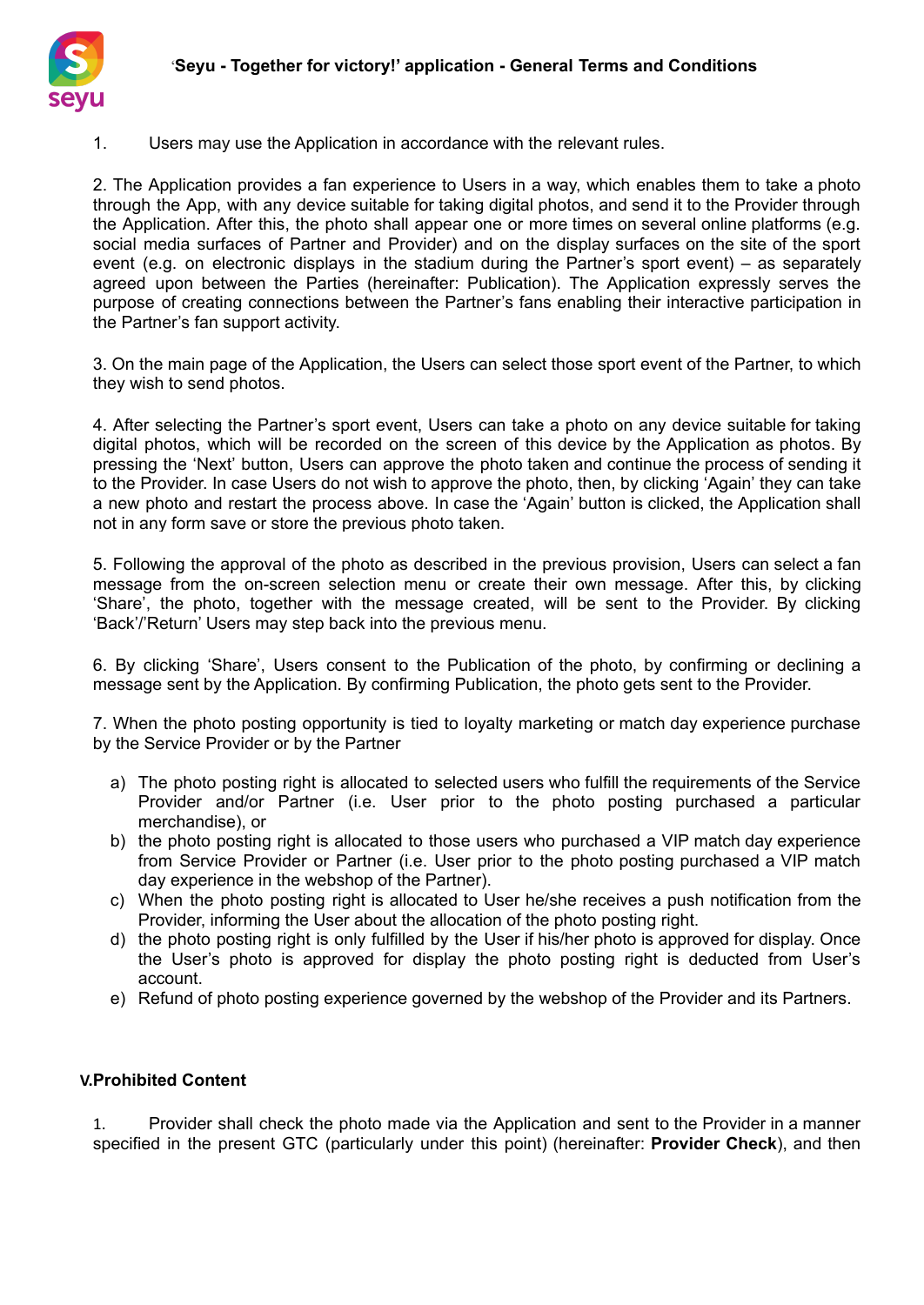

the designated person of the Partner can also check it (hereinafter: **Partner Check**). Publication of the photo only takes place after this.

2. No text or image content can be subject to Publication in any form below, or in reference to:

a. vulgar expressions;

b. content violating fundamental human rights (e.g. racism);

c. content on drugs, doping agents, psychotropic substances and on tools used to consume drugs:

d. content displaying sexuality with obscene and salacious openness;

e. content calling for or condoning violence or conduct that endangers private or public safety and security;

f. content suitable to detrimentally influence the physical, intellectual, emotional or moral development of children and youth;

g. content containing weapons, ammunition, explosive ordnances or any means endangering public safety and security;

h. any other such content, which is contrary to Hungarian law or any other county's law where the sport event is held;

i. content that violates others' copyright, know-how, trademark or patent;

j. content qualified as unacceptable by Provider for any justified reason whatsoever.

### (hereinafter jointly as **General Prohibited Content**

3. Photo content shall also be subject to checks justified by Partner's (i) contractual relationships (e.g. sponsorship or endorsement contracts), (ii) internal regulations or other legal obligations (e.g. third party intellectual property rights), (iii) other, special circumstances (unwanted fan content or images, etc.) (hereinafter jointly referred to as **Special Prohibited Content**) Special Prohibited Content shall form an inseparable part of the present GTC and is available via the following <https://seyu.hu/seyu-app-privacy-policy.pdf>

(General and Special Prohibited Content hereinafter jointly as **Prohibited Content**.)

4. Photos depicting or containing Prohibited Content cannot be subject to Publication.

5. Photos not or partially containing, depicting natural persons will not be published. In these cases, Publication may take place within the discretion of the Provider. In case the Provider finds the photo aesthetic, the Provider might decide to go forward with Publication.

6. Photos, in which the Users or other people (in case of more people, anyone) in the photo do not look into or otherwise interact with the device taking the photo will not be published.

7. Photos, in which at least one other photo (painting, drawing) can be seen of anyone other than the User will not be published, except in cases where such photos (paintings or drawings) depict the User, a public figure, a celebrity or a known athlete.

8. Detailed description regarding Publication (primarily on refusing Publication) can be found in the FAQ (frequently asked questions) menu of the Provider's website. Information and notices not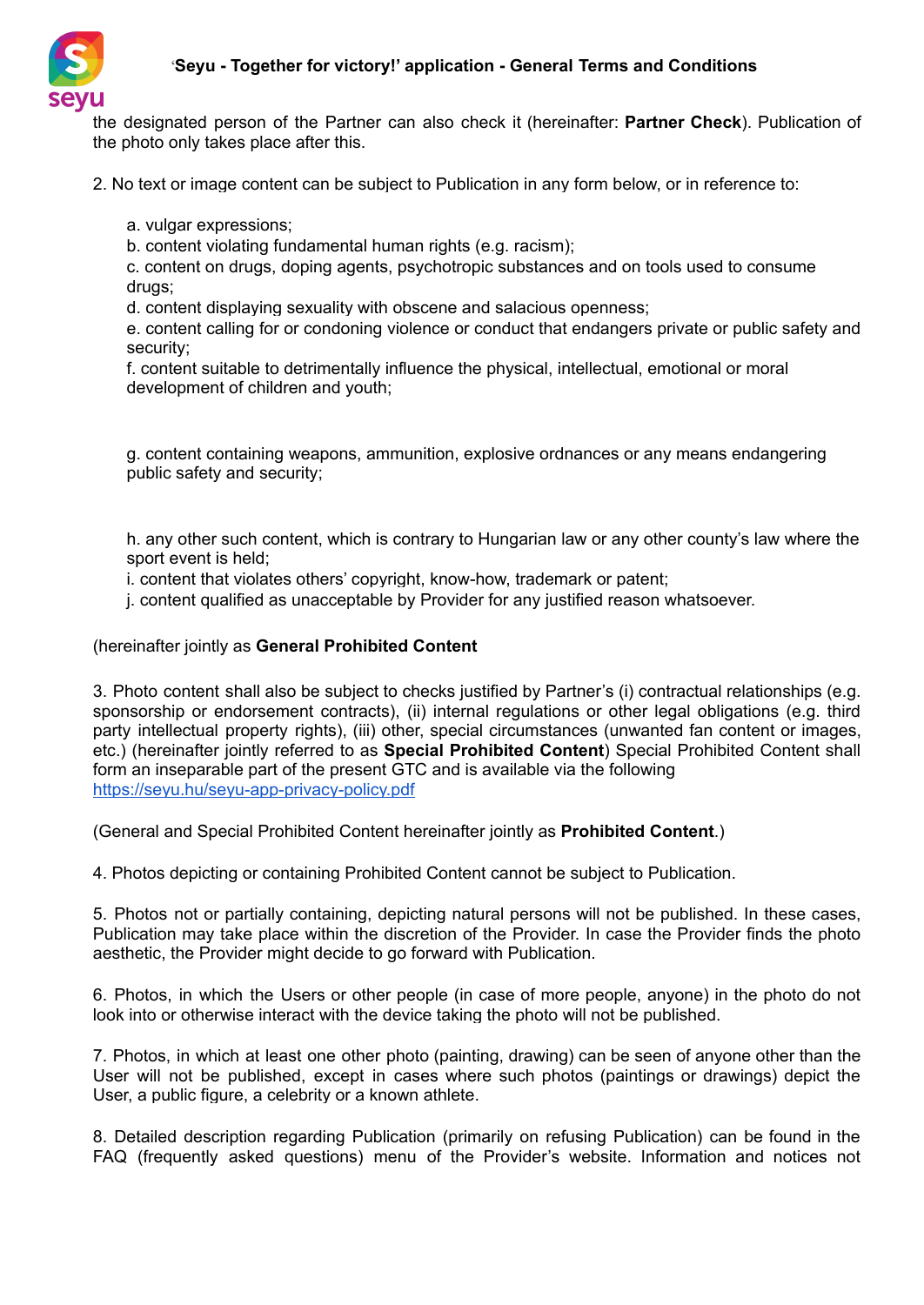

## '**Seyu - Together for victory!' application - General Terms and Conditions**

included in this GTC are to be understood as parts of this GTC and are available to all Users. The link to the FAQ menu is: <https://seyu.hu/en/frequently-asked-questions/>

9. Neither photos containing Prohibited Content, nor those in complete compliance with the present GTC can be subject to alteration or modification neither by the Provider nor by the Partner, especially not by blocking, blurring Prohibited Content or otherwise digitally altering or doctoring the photo through editing tools.

10. Provider may send Push notifications to Users, with a short reasoning, in case Prohibited Content was identified on the photo sent in by the Users.

11. Provider (and the Partner) may decide to prevent Publication of a photo even if it does not violate Prohibited Content regulations but, according to the Provider or the Partner, Publication is not in the interest of the Provider and/or Partner, or it might adversely affect good will, perception, circle of interest, sponsors or cooperating Partners of the Provider or of the Partner, or even if the Provider decides not to publish the photo. (hereinafter: **Discretion to Prevent Publication**)

12. Users shall not have any right or opportunity whatsoever to question or ask for a review or change of (i) Provider's decisions on refusing Publication of photos that constitute Prohibited Content, (ii) Provider's refusal based on Discretion to Prevent Publication, or of (iii) any other refusals made in accordance with this GTC.

13. Provider shall take all measures that all photos in compliance with this GTC are sent through to Publication, but in no way guarantees Publication. No provision, reference in this GTC and no messages communicated in the course of promoting Provider may be construed as to mean that photos will surely be subject to Publication if Users upload them into the Application and they comply with the GTC.

If Users attempt to publish such photos at least two times, which are not in compliance with this GTC, the Provider may establish contact with the Users and inquire as to the cause of this conduct, helping to orient the Users in correctly using the Application.

15. During Provider Checks, the Provider shall constantly examine whether the photos are in compliance with the present GTC and if compliance is not obvious or unambiguous, Provider shall refuse Publication.

16. Users take full responsibility to compensate all damages caused to and additional costs incurred in any form by Partner, the Provider and other third parties by their Publication of the content of the photos. Users are liable for the entirety of damages. Users may in no way be exempted from liability by the fact that Provider (and the Partner) have subjected the photos to prior Checks and did not prevent their Publication for any reason.

17. In harmony with the above, Users also take full responsibility for any eventual regulatory and administrative offences and crimes (e.g. use of prohibited symbols of authoritarianism, other content in violation of the law, etc.) caused by their Publication of the content of the Photos. In these cases, Provider shall completely cooperate with the competent authorities and provide them with the full extent of data deemed necessary. Users shall in no way be exempt from responsibility by the fact that Provider (and the Partner) have subjected the photos to prior Checks and did not prevent their Publication for any reason.

18. Provider declares that if any of the Users request the Provider to remove any identifiable photos of the Users from the online platforms available to Provider (and other offline surfaces, if the case may be), the Provider shall take all measures to accommodate this request (albeit the Provider cannot be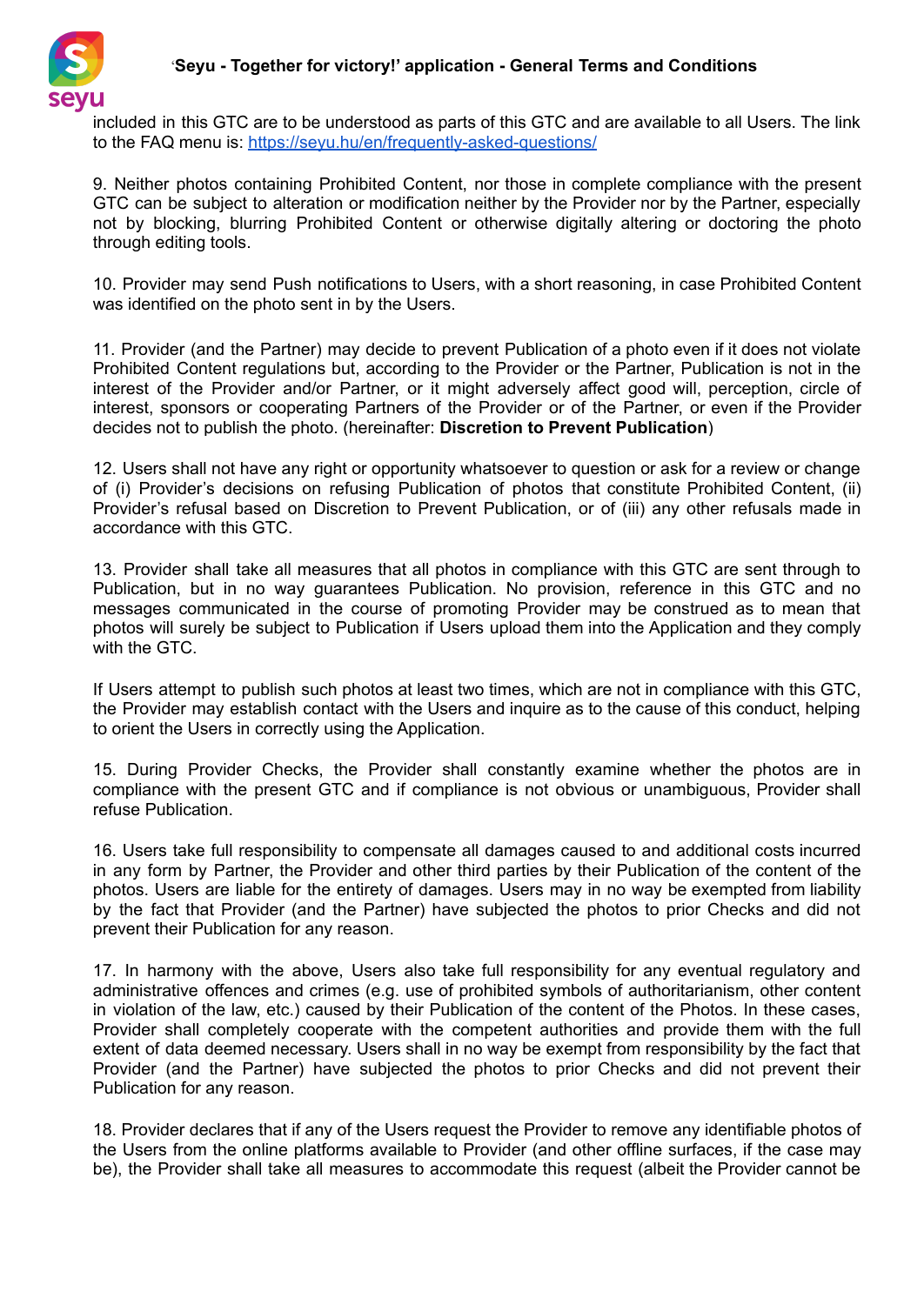

obliged to comply.) The Partner undertakes to cooperate with the Provider, if the Provider contacts them in this respect and if the photo is identifiable, then the Partner shall delete or remove it from all online and offline platforms available to them within the shortest reasonable time.

19. Users acknowledge and by accepting this GTC expressly accept that the Provider excludes all responsibility arising out of Users' use of the Application, including especially if Users suffer any damage or disadvantage related to, in connection with, or arising out of Publication (because of the content of the photos).

## **VI.Intellectual Property Rights**

1. Application is the intellectual property of Provider. The Provider is the sole holder of the exclusive use rights of the Application as intellectual property, without limitation or restriction and regarding all modes of use.

2. The design and logo of the Application, other trademarks, the layout of the content of the Application, its editing, the selection of content, images, videos, documents and the content as a whole fall under the protection of intellectual property rights afforded by the Act LXXVI of 1999 on copyright (hereinafter: **Copyright Act**)

3. in accordance with the above, it is prohibited to duplicate, process, sell, copy, reuse or to otherwise enter the whole of the Application or any part thereof into commercial circulation without the prior written consent of the Provider.

4. It is prohibited to download – not including content specifically intended for this purpose; electronically store; process, or sell content or parts of content displayed in the Application without the prior written consent of the Provider. Materials may only be transferred from the Application or its databases – except photos taken by the Users stored therein – with a reference to the Application, even if written consent has previously been given.

5. Violation of the Provider's intellectual property rights might have civil (based on Chapter XIII of the Copyright Act) and criminal (primarily based on Chapter XXXVII of Act C of 2012 on the Criminal Code) or other legal consequences set forth by effective and applicable laws.

6. By registering into the Application and accepting this GTC, Users give their irrevocable consent to the Provider and Partner for them to acquire the right to use all photos uploaded into the Application, with the content of this right defined by this GTC.

7. Users declare that by uploading the photos into the Application, they transfer the right to use to the Provider and the Partner on any such photos for an indefinite period of time, free of all (especially territorial) restrictions, and free of charge, which encompasses – without limitation – the following:

7.1 Publication via any online or offline surface, including image displays on sport event locations and displays.

7.2 Reproduction

7.3 Distribution

7.4 Public performance

7.5 Communication to the public via broadcasting or otherwise

7.6 Retransmission of the broadcast work to the public with the involvement of another organization than the

original one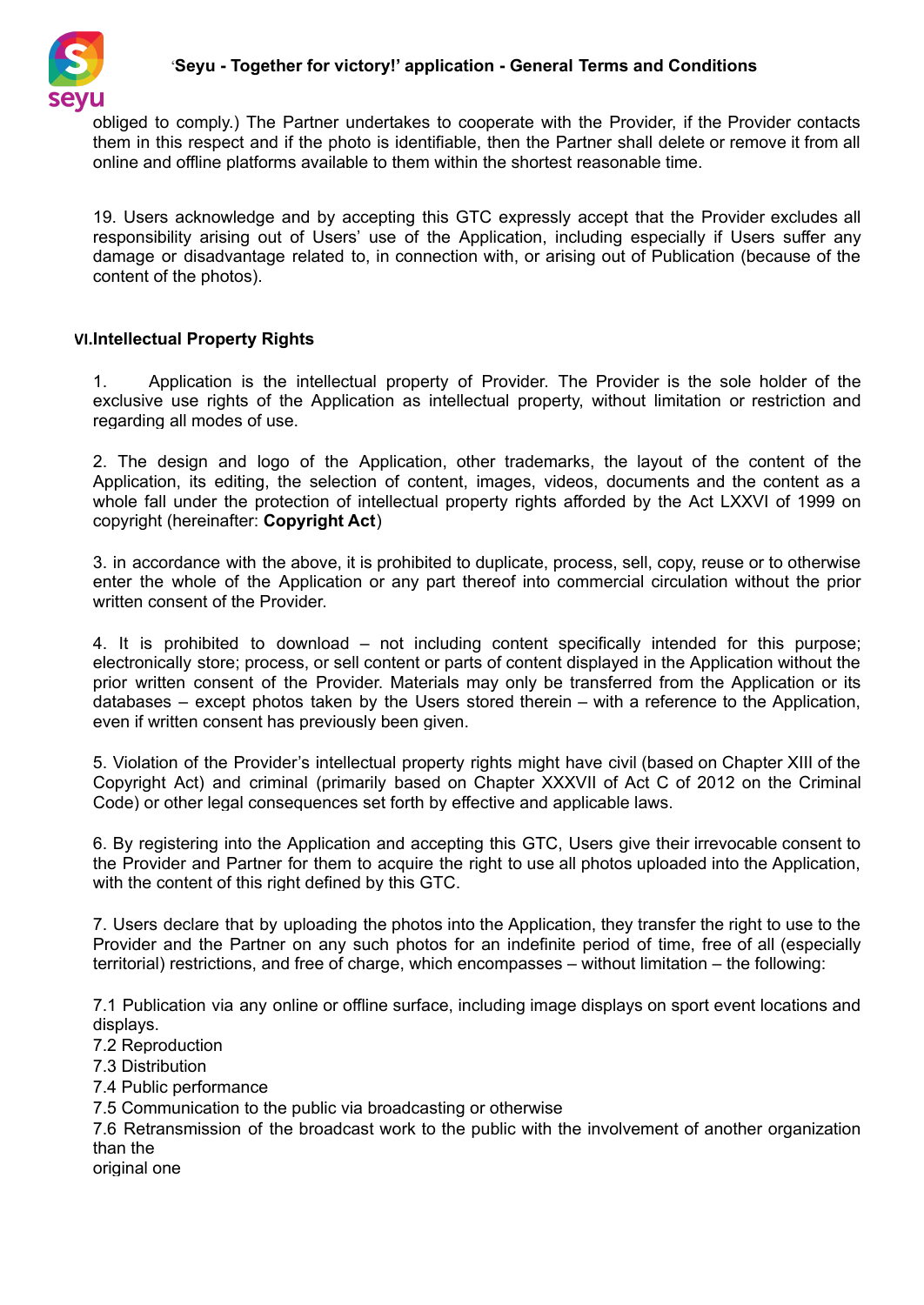

7.7 Alternation 7.8 Exhibition

7.9 Use in the course of promoting or advertising the Service, outside of the framework of the **Application** 

(hereinafter jointly as **Right of Use**)

8. Users acknowledge and expressly agree that photos uploaded into the Application may appear on online and offline advertising and marketing surfaces as well as in the leaflets of Provider and Partner.

9. Users expressly declare to ensure the Right of Use free of charge for Provider and the Partner.

10. By uploading the photos into the Application, Users expressly take responsibility to have the consent of others in the photos besides them to the photo being taken and sent to the Provider, to Publication and to transfer the Right of Use on their behalf to the Provider and the Partner. For any damages arising out of an absence of others' consent shall be exclusively borne by the Users uploading the photos. Should any damage or disadvantage be suffered by the Provider or the Partner as a result of an absence of consent mentioned hereunder, Users shall indemnify and compensate them in full.

# **XIV. The Responsibility of the Provider**

1. Provider shall take all reasonable measures to be expected so that the information to be found in the Application be current and complete, be regularly updated, and that they always provide full and current information to the User.

2. Provider shall take reasonable due care as can be expected in carrying out the maintenance tasks of the Application.

3. With special regard to data on any events stored in the Application, Provider excludes all liability for any damages arising out of the eventual out-of-date nature, deficiency or incompleteness of information. Provider shall not be liable for any damages or injury arising out of reliance on information displayed in the Application.

4. By accepting the present GTC, Users accept to use the Application at their own risk.

5. Provider shall not be liable for any damages resulting from erroneous or improper use, neither for any eventual pecuniary or non-pecuniary damage or loss of profit arising out of the use of the Application.

6. Users acknowledge that Provider shall not be liable for any errors, virus-caused damage or other kinds of data loss occurring on the Users' devices suitable to take digital photos, neither for any unlawful access to the Users' said devices or any damage attributable to third parties or connected to force majeure events.

7. Provider may not be held liable for such damages that arise out of opening the Application or incapability to do so. The same applies to the use of the Application and incapability to do so. Provider does not guarantee and warrant the continuous availability of the Application for download, neither its error-, absence- or virus-free operation.

8. Provider excludes all responsibility regarding the reliability, continuous operation and constant (100%) availability of the Application. Provider undertakes to ensure availability on a 99% annual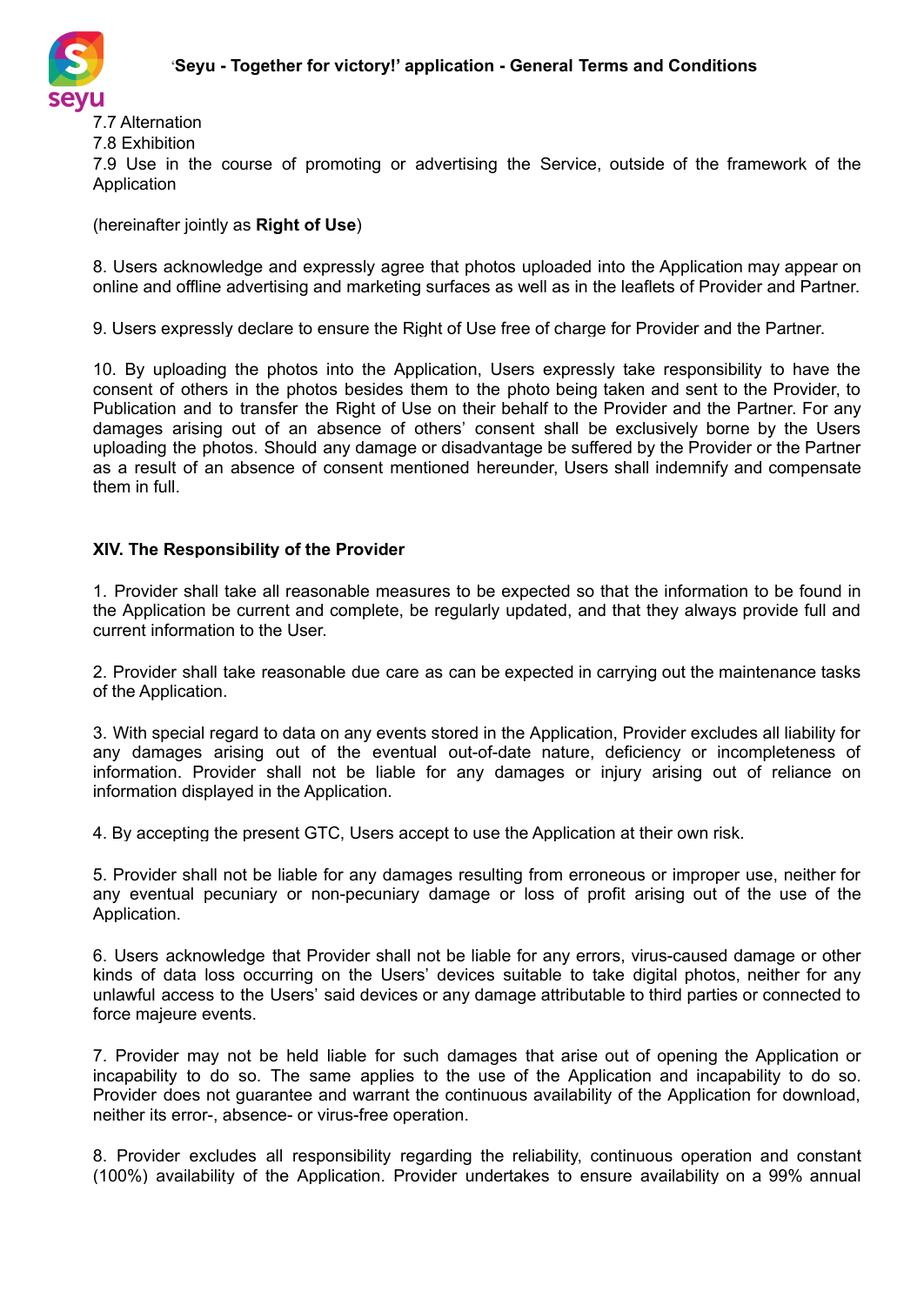

## '**Seyu - Together for victory!' application - General Terms and Conditions**

average. Provider excludes responsibility for any errors and failures in access to the Application not attributable to the Provider – e.g. for any technical errors or lapses, time-outs on the Internet-network, any sort of technical outage, break-up, and for any destructive applications and programs placed by third parties (e.g. viruses, worms, macros or hacking activity).

9. Reasons which fall outside of the control of Provider, Partner and User (e.g. war, wildfire, flooding, adverse weather conditions, power outage, strikes, epidemics and pandemics, etc.) exempt any of the Parties herein mentioned from the performance of their obligations under this GTC until such reason exists. Parties agree to take all measures possible to minimize the occurrence of such reasons and circumstances and to mitigate and repair any damage or default caused thereby as soon as possible.

10. In case of the photo posting opportunity is tied to loyalty marketing or match day photo experience sold by the Provider or its Partners, Provider makes sure that the allocation of the match day experience is provided to the Users in accordance with GTC.

### **VII.Rights Reserved - Reservations**

1. Provider reserves the right to limit, suspend or terminate access to parts or the whole of the Application or to any function thereof without any advance notice.

2. Provider shall be entitled to limit or restrict User access to the Application if

a) the User has to any extent violated the present GTC and/or

b) at least on one occasion intended to subject Prohibited Content to Publication, and/or

c) by exercising its Discretion to Prevent Publication under this GTC, Provider refuses the Publication of a photo at least on one occasion, and/or

d) the User uses the Application improperly or in an abusive manner, and/or

e) the User does not or does not intend to conform to general social norms and convention, and/or

f) the User exhibits conduct incompatible with the spirit of the Application or violates it, and/or

g) the User exhibits conduct, which makes it obvious that (s)he does not intend or does not comply with the present GTC.

3. It is the exclusive right of the Provider to decide whether it will inform the User regarding a limitation or restriction of access or, instead, it immediately limits/restricts User access to the Application. Provider shall inform Users on the limitation or restriction via e-mail.

4. Provider reserves the right to modify, update or revoke the whole or any part of the content of the Application at any time, without advance notice.

5. When using the Application, User falls – in every case – within the scope of those current GTC (and Privacy Policy) which are in effect at the time of use.

## **VIII.Management of Complaints**

1. The registered seat, the location of complaints management, mailing address and e-mail address as well as the web address and phone number of the Provider may be found under point 1 of the present GTC.

2. Users may file their complaints orally, over the phone or in writing to Provider in German, English and Hungarian regarding Provider's conduct, activity or omission directly connected to the operation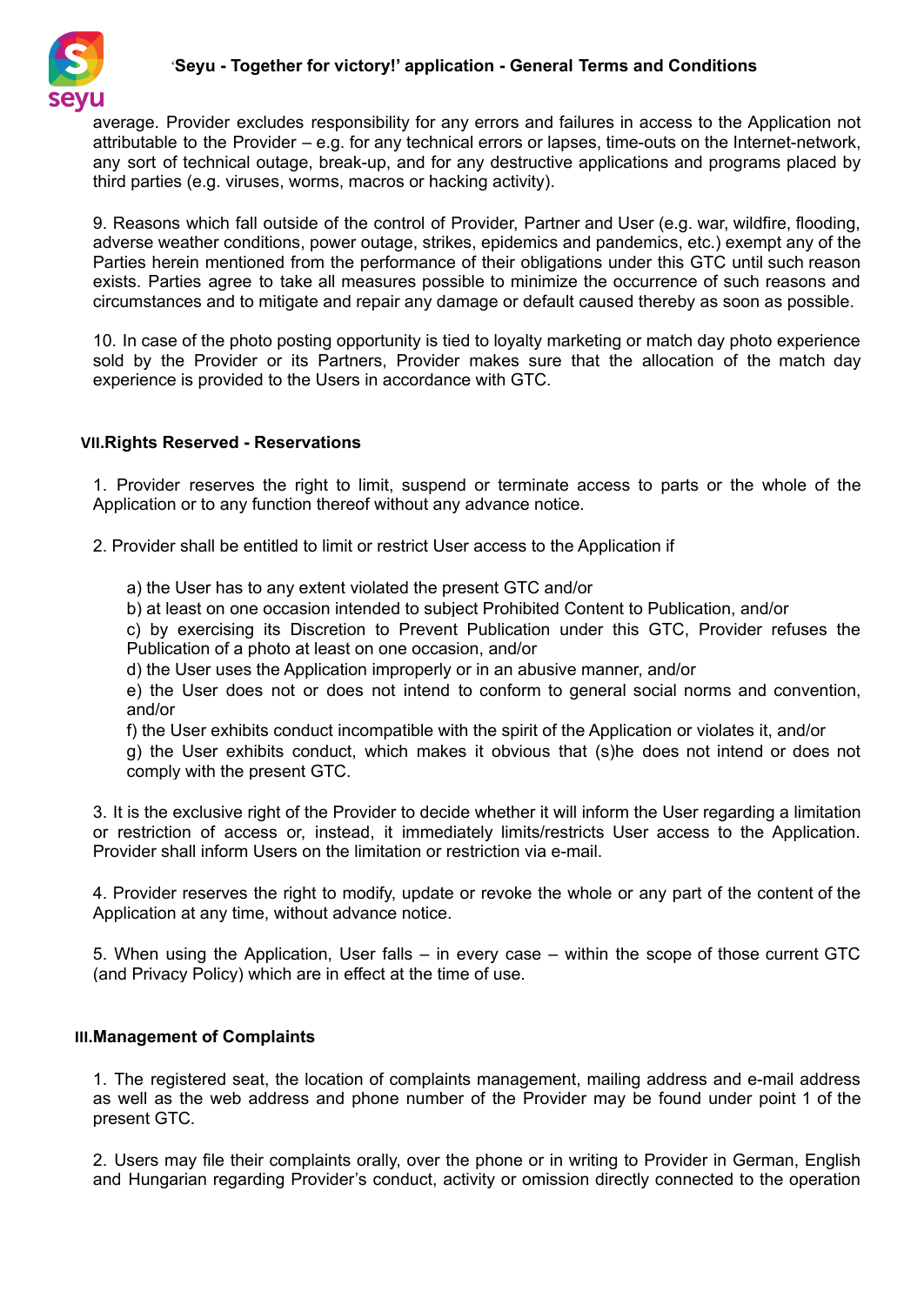

of the Application. Provider shall immediately examine all oral, written or phone-communicated complaints and if possible remedy them without delay.

3. If Users do not agree with how complaints are being managed, or if the immediate examination of the complaint is not possible - and if the Users so request in an explicit manner - the Provider shall, without delay, write up a memorandum of the complaints and the Provider's own assessment. In the case of oral complaints, the Provider shall give such memorandum to the User on site, and in the case of e-mail or phone complaints, the Provider shall send the memorandum, at the latest, together with the response on the merits of the complaints (see: under next point).

4. The complaints described in the previous point and written complaints are to be answered on the merits by the Provider within thirty (30) days of receipt in writing, and the results of the examination shall also be sent to the User to the e-mail address given by the User.

5. Provider shall justify its position declining or denying a complaint. In case a complaint was declined or denied, the Provider shall inform the User in writing about which proceedings of which authority or conciliation board may be initiated with the complaint, depending on its nature. The mailing address of the competent authority and of the conciliation board operating at the registered seat of the Provider shall also be provided.

6. If the User wishes to manage its claim in a different manner, the below information shall apply. At the first instance, in administrative cases regarding consumer protection, the consumer protection agencies of the metropolitan and county government offices shall have competence, while at the second instance, the National Consumer Protection Authority shall have national jurisdiction and competence to decide. To access the list of territorially competent agencies and authorities, click: [http://fogyasztovedelem.kormany.hu/.](http://fogyasztovedelem.kormany.hu/) Territorial competence may be based on the domicile of the User, on the registered seat or premises of the company, and *forum delicti commissi* (the place of committing the violation of the law). Claims can be filed with any competent agency.

7. Conciliation boards shall have an extra-judicial jurisdiction to decide all matters in dispute between the User and the Provider regarding the quality of the Service or any other deficiency thereof. For this purpose, the conciliation board shall attempt to create a settlement between the parties, and if this fails, shall decide on the case to ensure the simple, fast, efficient and cost-effective enforcement of consumer rights. Conciliation boards, if the Provider or User so request, may provide advice on the rights and obligations of the User. Conciliation boards are independent bodies operating attached to the county (metropolitan/Budapest) Chambers of Commerce and Industry.

8. The name, registered seat and mailing address of the competent conciliation board based on the registered seat of the Provider: 6721 Szeged, Párizsi krt. 8-12, e-mail: [bekelteto.testulet@csmkik.hu.](mailto:bekelteto.testulet@csmkik.hu) Web address: [www.bekeltetes-csongrad.hu](http://www.bekeltetes-csongrad.hu)

9. In case they have a cross-border consumer rights dispute, Users residing within the European Union – i.e. if their habitual residence is not in Hungary – can also benefit from an online dispute resolution platform regarding the online use of the service (i.e. use of the Application). The online dispute resolution platform can be accessed via:

<https://webgate.ec.europa.eu/odr/main/?event=main.home.show>

## **IX.Miscellaneous Provisions**

1. By using the Application, the User consents to receive software updates. The purpose of these software updates is to extend, repair, further develop the Application, and to inform Users about any eventual new features and functionalities available in the Application.